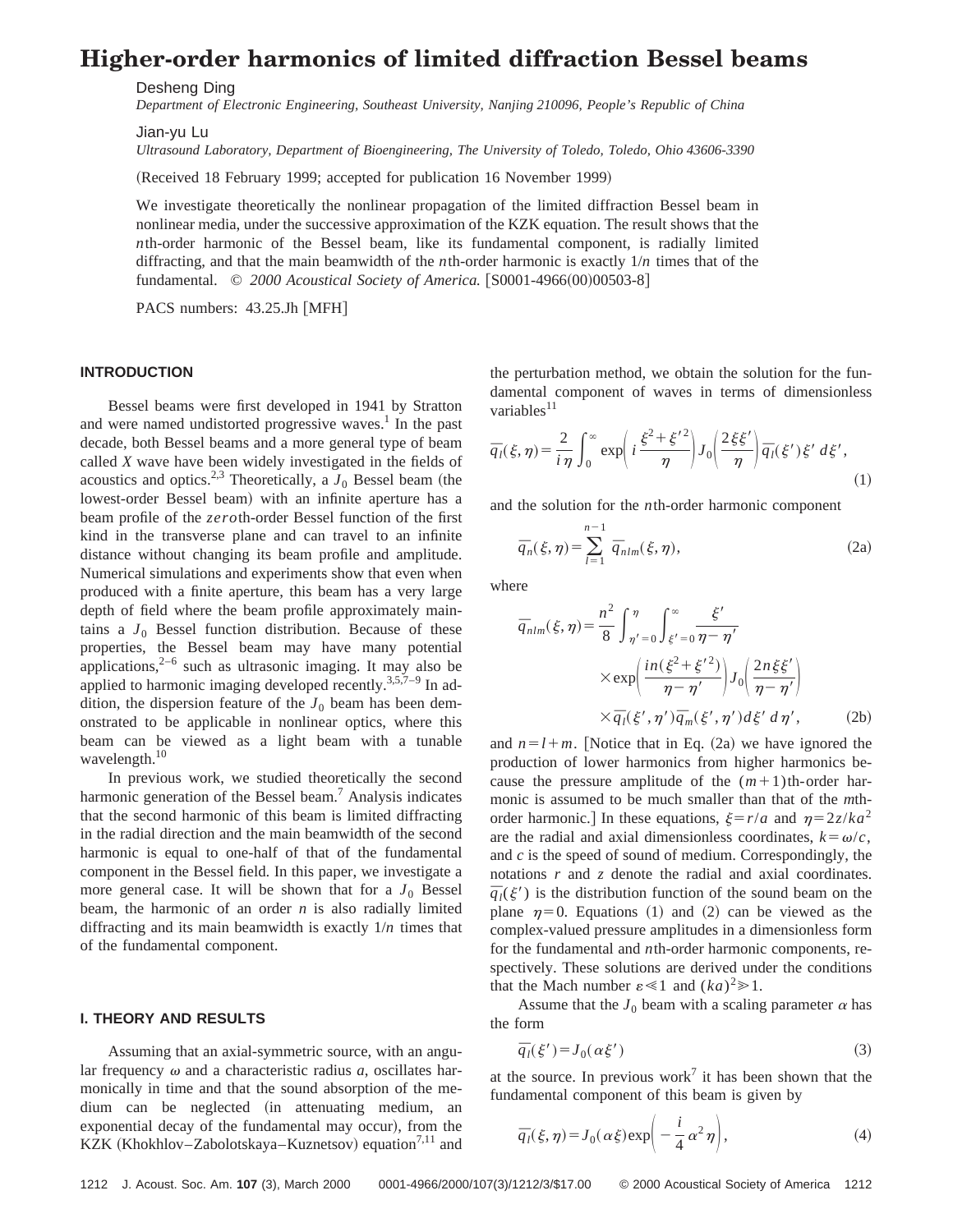and the second harmonic under an asymptotic condition  $(\alpha^2 \eta)$  is sufficiently large) can be expressed as

$$
\overline{q}_2(\xi,\eta) = \sqrt{2} \left( \frac{e^{i3\pi/4}}{4\alpha\sqrt{\pi}} \right) J_0(2\alpha\xi) \eta^{1/2} \exp \left( -\frac{i\alpha^2}{2} \eta \right). \tag{5}
$$

In the following, we will derive a more general case that the *n*th-order harmonic component of the Bessel beam has the  $J_0(n \alpha \xi)$  function distribution in the radial distance. From Eqs.  $(4)$  and  $(5)$ , we can assume in general that under the asymptotic condition ( $\alpha^2 \eta$  is sufficiently large) the *l*th- and *m*th-order harmonics of the Bessel beam are given by

$$
\overline{q}_l(\xi,\eta) = A_l J_0(l\alpha\xi)\,\eta^{(l-1)/2} \exp\!\left(-\frac{il}{4}\,\alpha^2\,\eta\right) \tag{6}
$$

and

$$
\overline{q}_m(\xi,\eta) = A_m J_0(m\,\alpha\xi)\,\eta^{(m-1)/2} \exp\bigg(-\frac{im}{4}\,\alpha^2\,\eta\bigg),\qquad(7)
$$

respectively. From Eq.  $(2b)$ , it follows that (notice that  $\hat{q}_{mln}$ is different from  $\bar{q}_{mln}$  by a constant)

$$
\hat{q}_{nlm}(\xi,\eta) = \int_{\eta'=0}^{\eta} \int_{\xi'=0}^{\infty} \frac{\xi'}{\eta-\eta'}
$$
\n
$$
\times \exp\left(\frac{in(\xi^2+\xi'^2)}{\eta-\eta'}\right) J_0\left(\frac{2n\xi\xi'}{\eta-\eta'}\right)
$$
\n
$$
\times J_0(l\alpha\xi')J_0(m\alpha\xi')
$$
\n
$$
\times \exp\left(-\frac{in}{4}\alpha^2\eta'\right)\eta'^{(n/2)-1}d\xi' d\eta'. \quad (8)
$$

To simplify, we change Eq.  $(8)$  first to a triple integral

$$
\hat{q}_{nlm}(\xi,\eta) = \frac{1}{\pi} \int_{\eta'=0}^{\eta} \int_{\xi'=0}^{\infty} \int_{t'=0}^{\pi} \frac{\xi'}{\eta-\eta'}
$$

$$
\times \exp\left(\frac{in(\xi^2+\xi'^2)}{\eta-\eta'}\right) J_0\left(\frac{2n\xi\xi'}{\eta-\eta'}\right)
$$

$$
\times J_0(\lambda \alpha \xi') \exp\left(-\frac{in}{4} \alpha^2 \eta'\right)
$$

$$
\times \eta'^{(n/2)-1} d\xi' d\eta' d t', \qquad (9)
$$

where  $\lambda = (l^2 + m^2 - 2lm \cos t')^{1/2}$  and the formula

$$
\pi J_0(X)J_0(x) = \int_0^{\pi} J_0[(X^2 + x^2 - 2Xx \cos t)^{1/2}]dt \quad (10)
$$

has been used. Applying the following

$$
\int_0^\infty J_0(\alpha t) J_0(\beta t) e^{\pm i \gamma^2 t^2} t dt
$$
  
=  $\pm \frac{i}{2} \gamma^{-2} \exp\left[\mp \frac{i}{4} \gamma^{-2} (\alpha^2 + \beta^2)\right] J_0\left(\frac{1}{2} \alpha \beta \gamma^{-2}\right),$  (11)

we have

$$
\hat{q}_{nlm}(\xi,\eta) = \frac{i}{2\pi n} \int_{\eta'=0}^{\eta} \int_{t'=0}^{\pi} J_0(\lambda \alpha \xi) \exp\left(-\frac{i\alpha^2 \lambda^2 \eta}{4n}\right)
$$

$$
\times \exp\left[-\frac{i\alpha^2}{4} \eta' \left(\frac{\lambda^2}{n} - n\right)\right] \eta'^{(n/2)-1} d\eta' dt'.
$$
\n(12)

Formally, the integral about  $\eta'$  in the equation above can be expressed in terms of the incomplete Gamma function  $P(a,z)$ , which is defined by formula 6.5.1 from Ref. 12. We then obtain

$$
\hat{q}_{nlm}(\xi,\eta) = \frac{2i}{\pi n} \exp\left(-\frac{in\alpha^2}{4}\eta\right) \int_{t=0}^{\pi/2} J_0(\lambda \alpha \xi) b^{-n/2}
$$

$$
\times \exp(b\eta) \Gamma\left(\frac{n}{2}\right) P\left(\frac{n}{2}, b\eta\right) dt, \tag{13}
$$

with  $b=i\alpha^2(lm/n)\cos^2 t$  and the transformed variable *t*  $=t'/2$ . In order to analyze Eq. (13), we concentrate on the function

$$
f_n(t) = b^{-n/2} \exp(b \eta) \Gamma\left(\frac{n}{2}\right) P\left(\frac{n}{2}, b \eta\right). \tag{14}
$$

Note that this function resembles function  $(11)$  of Ref. 7, and its real and imaginary parts are extremely similar to the delta function under the asymptotic condition mentioned above. Therefore, Eq.  $(13)$  can be approximated well under this condition with

$$
\hat{q}_{nlm}(\xi,\eta) = \frac{2e^{i3\pi/4}}{\sqrt{\pi n^2 \alpha}} \exp\left(-\frac{in\alpha^2}{4}\eta\right)
$$

$$
\times J_0(n\alpha\xi)\,\eta^{(n-1)/2}\sqrt{\frac{n}{lm}}.\tag{15}
$$

From Eqs. (2) and (15), one obtains the *n*th-order harmonic component of the Bessel beam

$$
\overline{q}_n(\xi,\eta) = A_n J_0(n\,\alpha\xi)\,\eta^{(n-1)/2} \exp\bigg(-\frac{in}{4}\,\alpha^2\,\eta\bigg). \qquad (16)
$$

The coefficient  $A_n$  is given by the following recursive relationship  $[obtained by inserting both Eqs. (16) and (15) into$ Eq.  $(2a)$ ]

$$
A_n = \frac{\sqrt{n}e^{i3\pi/4n - 1}}{4\sqrt{\pi}\alpha} \sum_{l=1}^{n-1} A_l A_m \sqrt{\frac{1}{lm}}.
$$
 (17)

Let

$$
A_n = \sqrt{n} \left( \frac{e^{i3\pi/4}}{4\sqrt{\pi}\alpha} \right)^{n-1} C_n, \qquad (18)
$$

from Eq.  $(17)$ , we have

$$
C_n = \sum_{l=1}^{n-1} C_l C_m \text{ or } C_n = \sum_{l=1}^{n-1} C_l C_{n-l},
$$
 (19)

where  $C_n$  is the Catalan number. The first two terms of  $C_n$ are given by  $C_1 = 1$  and  $C_2 = 1$ , and generally

$$
C_n = \frac{1}{n} \binom{2n-2}{n-1}.
$$
\n
$$
(20)
$$

1213 J. Acoust. Soc. Am., Vol. 107, No. 3, March 2000 Desheng Ding and Jian-yu Lu: Higher harmonic Bessel beams 1213